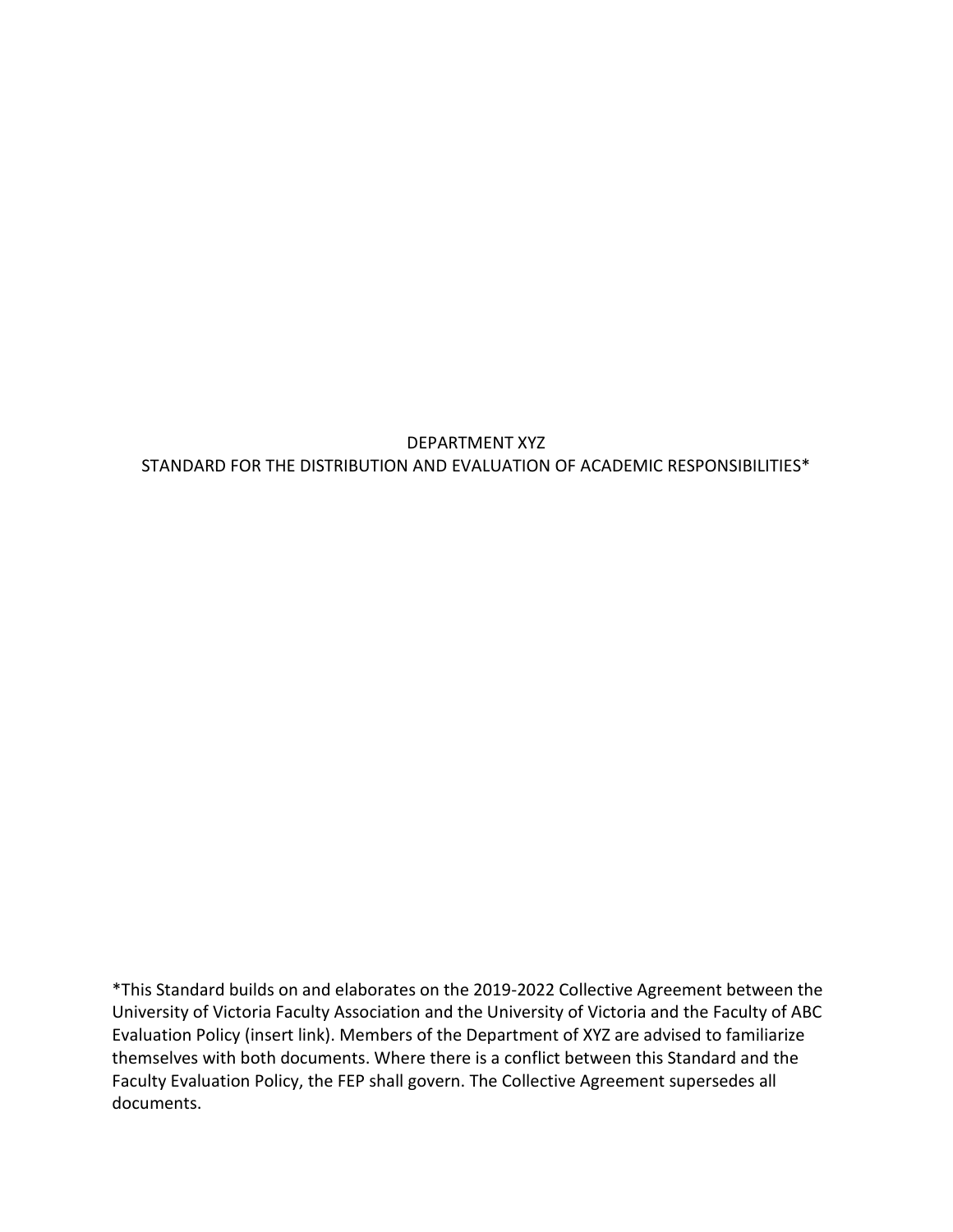#### TABLE OF CONTENTS

- 1. Preamble
- 2. XYZ Academic Mandate
- 3. Assignment of Academic Responsibilities
- 4. Normal Workload
- 5. Performance Expectations for the purposes of Re-appointment, Promotion and Tenure
- 6. Performance Expectations for the purposes of Salary Evaluation
- 7. Appendix A: Sample language of detailed discipline specific criteria for promotion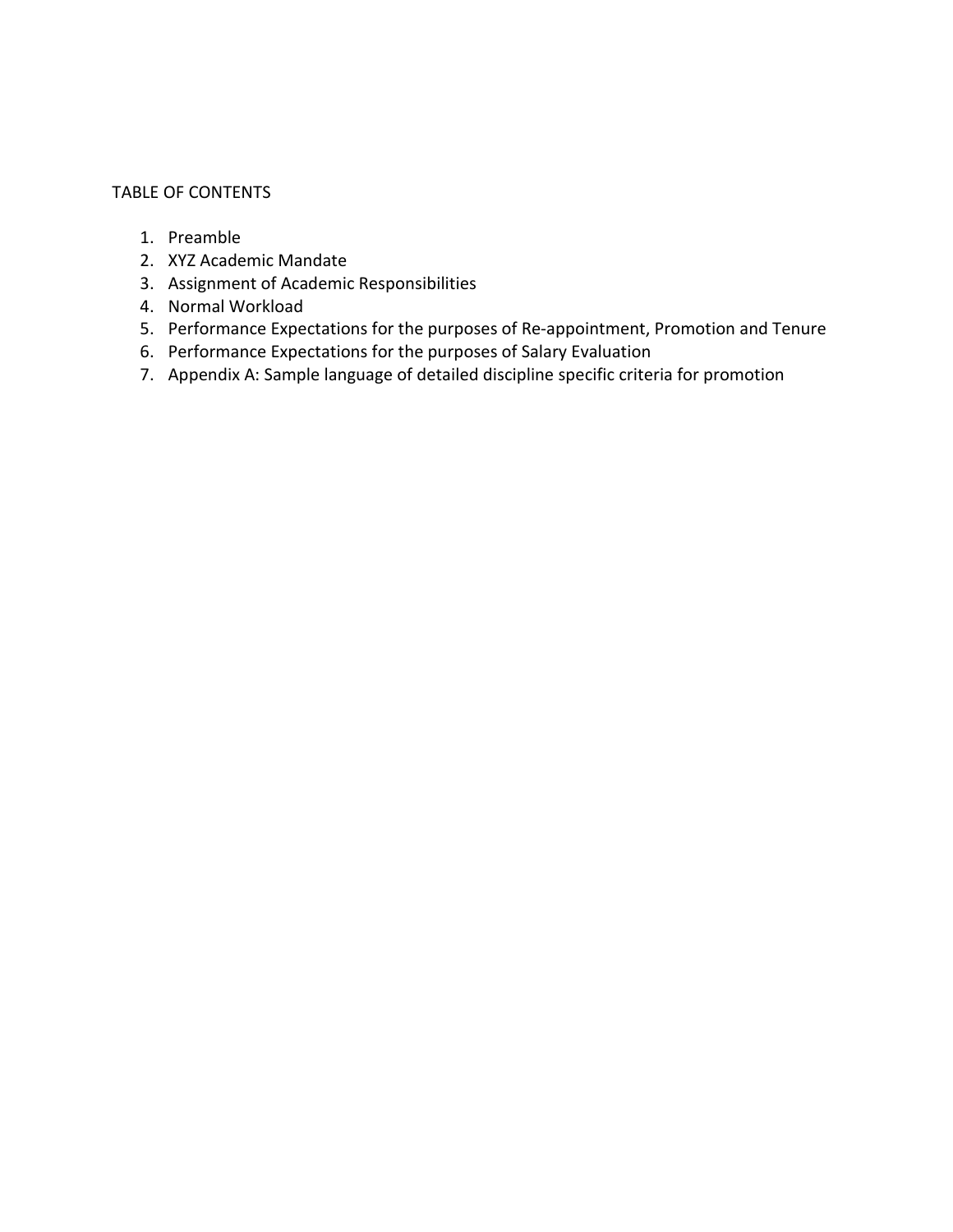### **1. Preamble**

The [Collective Agreement](https://www.uvic.ca/vpacademic/assets/docs/Collective%20Agreement.pdf) (the "CA") between the University of Victoria Faculty Association and the University of Victoria regulates how Academic Responsibilities are assigned and evaluated. Further elaboration of the process and criteria for evaluation of Academic Responsibilities is made in the ABC Faculty Evaluation Policy (FEP). Faculty members also need to comply with the *[Graduate Studies Supervision Policy](https://www.uvic.ca/graduatestudies/assets/docs/docs/policies/Graduate%20Supervision%20Policy.pdf)*.

Article 13 of the CA stipulates that each Unit must create and distribute an approved written Standard by March 31st 2020 unless extensions are granted by waiver. The Department of XYZ Standard (the "Standard") presents complementary information to that contained in the CA and the FEP and establishes and defines Normal Workload including expectations for supervision of graduate and undergraduate students, Alternative Workload that commonly arises through course release or Service expectations, the norms and processes for the allocation of Academic Responsibilities giving consideration to the requirements in s. 12.9 and s. 13.6 d), the standards for meeting and exceeding performance expectations congruent with appointment type (teaching and research stream) and stage of career for the purposes of salary evaluation and, separately, defining the criteria for meeting standards for Reappointment, Continuing Appointment, and Promotion (including Promotion with Tenure).

This Standard reflects the primacy of collegiality, transparency, equity, and accountability as values that organize the research and teaching work of XYZ faculty. This Standard aspires to embed these values into all of our practices at the Department, including the evaluation of Research or Scholarly Activity, Teaching, and Service performance across both streams and all ranks.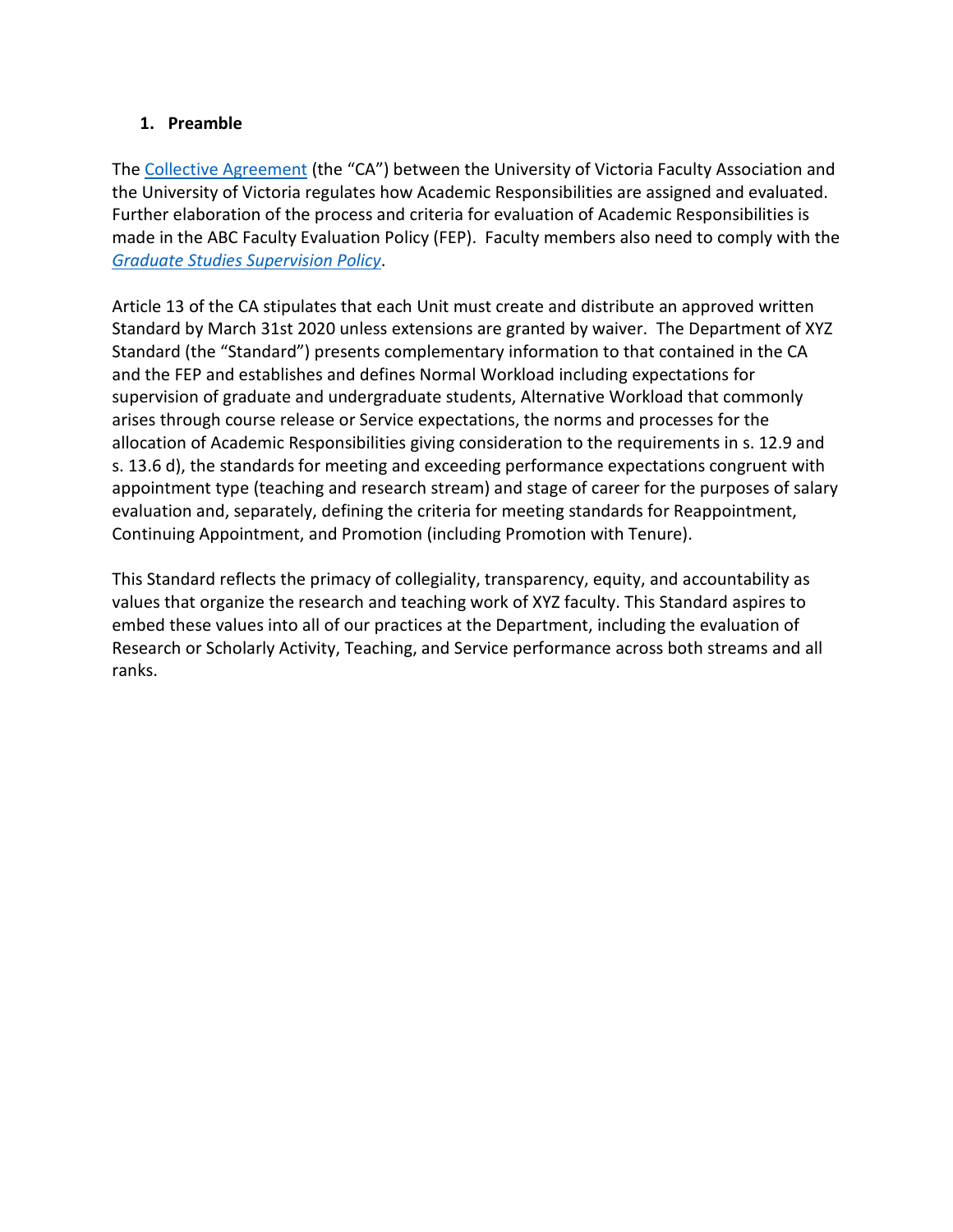# **2. Departmental Mandate and Academic Objectives**

*Note: This is an optional section intended to allow for explanation and context related to the Unit's values, vision, mandate and/or academic objectives and operational requirements (see s. 13.1). If the Unit Standard plans to describe operational requirements consultation with the Dean is encouraged.*

# **3. Assignment of Responsibilities**

Faculty Members appointed to Research-stream appointments have Academic Responsibilities in the areas of Teaching, Research and Service. Faculty Members appointed to Teaching-stream appointments have Academic Responsibilities in the areas of Teaching, Scholarly Activity and Service. These are further described in Article 25. Academic Responsibilities are a combination of self-directed and assigned tasks in each of the areas. The balance of commitment between each area of activity is as outlined in Article 13.

Assigned Academic Responsibilities are in the areas of Teaching and Service. Assigned Academic Responsibilities shall be distributed in an equitable and transparent manner, giving consideration to all relevant factors as outlined in s. 12.9 of the CA. Recognizing that there may be fluctuations in workload in a given year, equitable distribution of Academic Responsibilities should be assessed over a period of no more than five years (s. 13.13 in the CA).

Academic Responsibilities are further defined in s. 12.5 of the CA.

Where a Faculty Member wishes to take a contiguous vacation period of one month and the normal scheduling of their Teaching does not enable a contiguous period, the Faculty Member shall notify the Chair at least one month in advance of the notification of the proposed Teaching assignment (and in no case later than two weeks after notification of the proposed Teaching assignments. The Chair shall ensure Teaching is scheduled such that there is a period of one month free of Teaching during which the Faculty Member may take vacation. (s.52.2)

## 3.1 Assignment of Teaching Responsibilities:

The Chair/Director/Dean[\\*](#page-3-0)(in non-departmentalized Faculties) is responsible for the assignment of Teaching responsibilities. Best efforts will be made to align the final assignments of Teaching responsibilities with the requested assignment of the Faculty Member, recognizing that the operational mandate of the Unit and the constraints noted in the CA will take precedence over individual preferences for course assignments. In addition to s. 12.9, the following principles apply to the assignment of Teaching responsibilities: (list any considerations beyond those in s. 12.9)

<span id="page-3-0"></span> <sup>\*</sup> Chair/Director/Dean recognizes the role of Deans in non-departmentalized Faculties to take on the referenced responsibility. This responsibility may be delegated to an Associate Dean.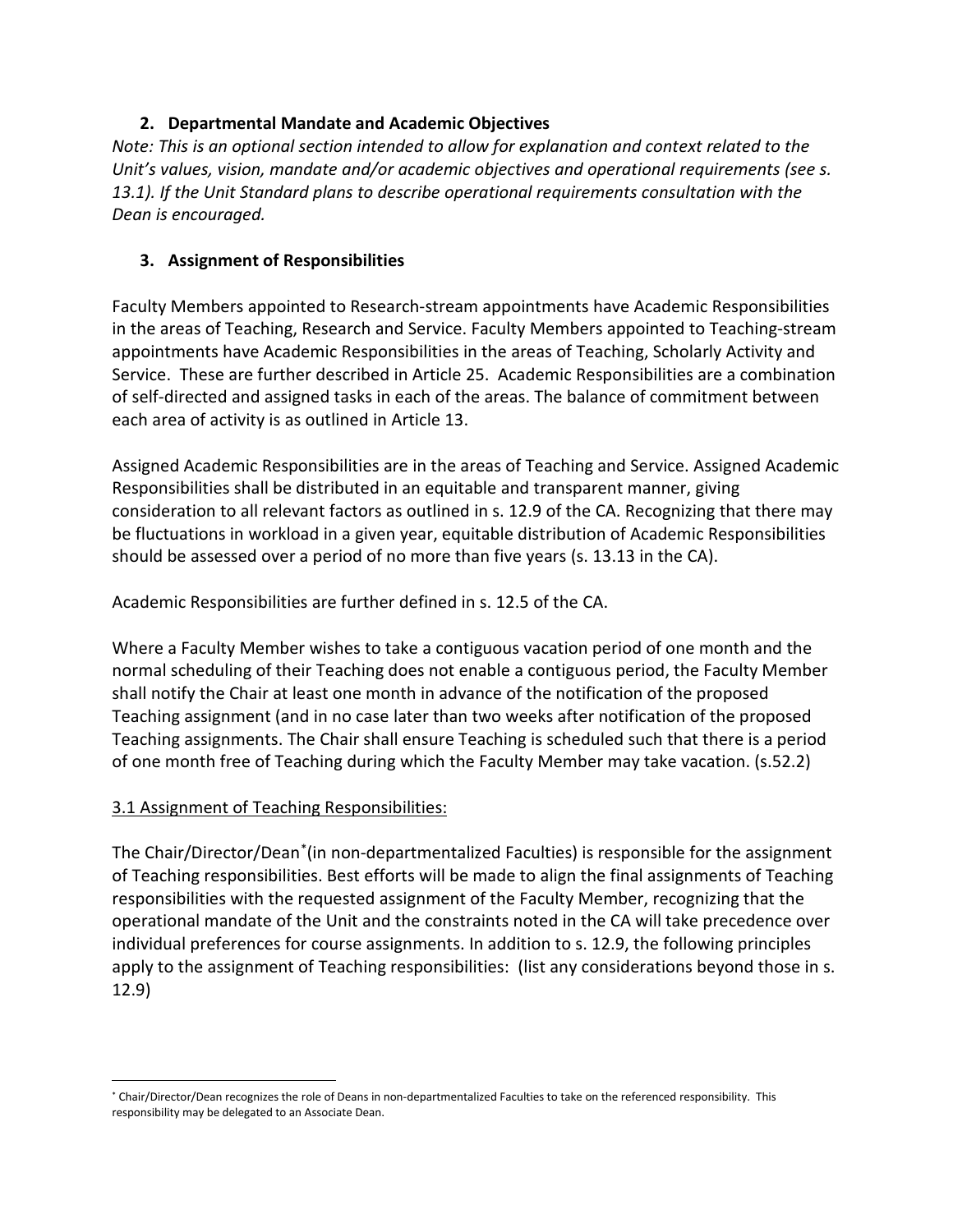# 3.2 Other considerations in Teaching and course delivery:

The primary responsibility for developing and updating course material falls to the faculty member assigned to the course. (Insert any further expectations in relation to teaching and course delivery specific to the Unit)

## 3.3 Assignment of Service Responsibilities

Collegial and shared governance is valued and is only made possible through active citizenship of faculty in Department/School, Faculty, and University committees.

Service to the Department/School includes regular attendance at Department/School meetings, serving on elected committees, as well as other Service roles assigned by the Chair/Director/Dean\*. Best efforts will be made by the Chair/Director/Dean to align Service assignments with the preferences and interests of the Faculty Member. Efforts shall be made to allocate Service work equitably across Faculty Members in the Department/School/Faculty.

In addition, faculty are encouraged to participate in Service activities outside the Department/School, including to the Faculty, the University, the Association and the community. Such self-directed Service activities shall be factored in when making Service assignments.

There is an increasing expectation of Service activity with career stage. Academic leadership is an expectation of Professors and late-stage Associate Professors in both Research and Teaching streams. Academic leadership includes such activities as chairing Department/School, Faculty and University committees, or leadership roles in Service activities outside the University.

## **4. Normal Workload**

## 4.1 Normal Workload for Faculty Members with Research-stream appointments

## *Samples of possible language*

## *Sample 1*

Research-stream Faculty are expected to participate in both the undergraduate and graduate program and teach a mixture of introductory courses, more advanced undergraduate courses, and graduate seminars. Other Teaching activities that form part of Normal Workload include undergraduate and graduate student supervision and participation on graduate committees

Research-stream faculty members will normally teach X units to be assigned (insert details to reflect the norm. E.g. "equally over two terms, with one four-month term within each 12 month period to be free of assigned teaching.")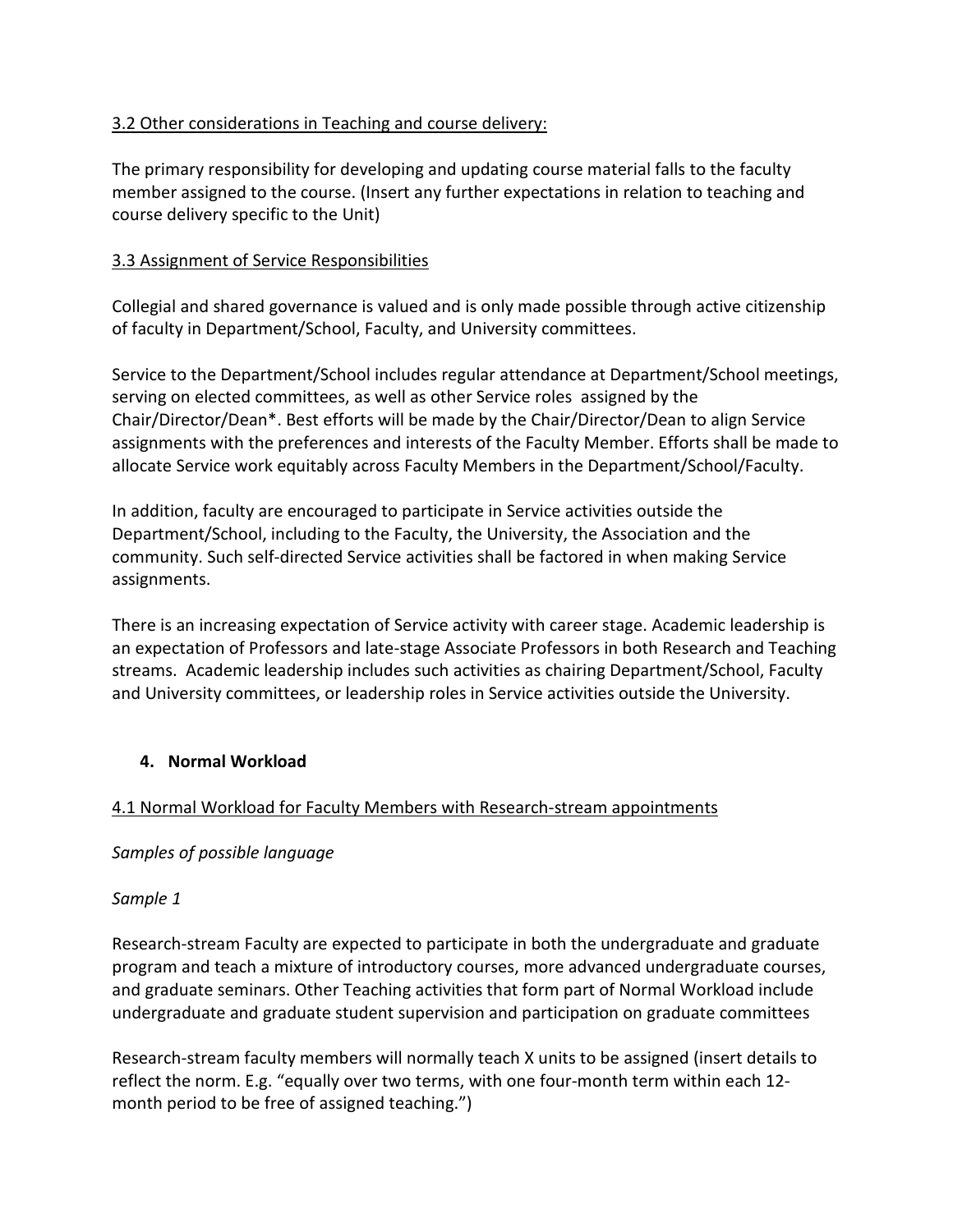#### *Sample 2*

The Normal Teaching Workload for Research Stream Faculty includes teaching 4 courses. In addition, the Faculty Member is expected to undertake a reasonable amount of student supervision and participate in curriculum development as expected of all colleagues.

### *Sample 3*

The Normal Teaching Workload for Research Stream Faculty is 10 units. Each course is worth 1.5 units. Each PhD supervision is worth .5 unit and a Masters' supervision is .25 unit. Faculty are expected to provide between 2-4 units of supervision. Participation in curriculum development or course coordination is 1.0 unit per 20 hours.

The following courses are to be given differential unit values to reflect consideration of differential amount of time/effort required (e.g. large enrollment courses, field study, online courses, directed study, practicum, lab, etc.).

*Note: If there is normally a course reduction for new faculty, insert language identifying the usual arrangement:* 

#### *Sample of possible language*

Newly appointed Research Stream Faculty Members will be given X course releases in the first X years of their appointment, to enable them to develop new courses and/or develop their research program. If this impacts expectations in either Research or Service, an Alternative Workload arrangement should document the rebalancing of Academic Responsibilities.

All full-time Research-stream faculty are expected to be active in research in their fields, work towards mastery of knowledge in their field and remain aware of current scholarship.

Service is a required component of the Normal Workload for Research-stream faculty members. It is recognized that Service load should normally be lower for pre-tenure Researchstream faculty members. Service is further defined in the CA 25.14.

## 4.2 Normal Workload for Faculty Members with Teaching-stream appointments

#### *Sample language provided above for Research Stream may be modified for use in this section.*

The Normal Workload for Faculty Members with Teaching-stream appointments includes Teaching, Scholarly Activity, and Service. Teaching-stream Faculty Members will normally teach a total of X courses/units over a 12-month period. Other teaching activities that form part of a Normal Workload may include (e.g. supervision, course coordination, curriculum development).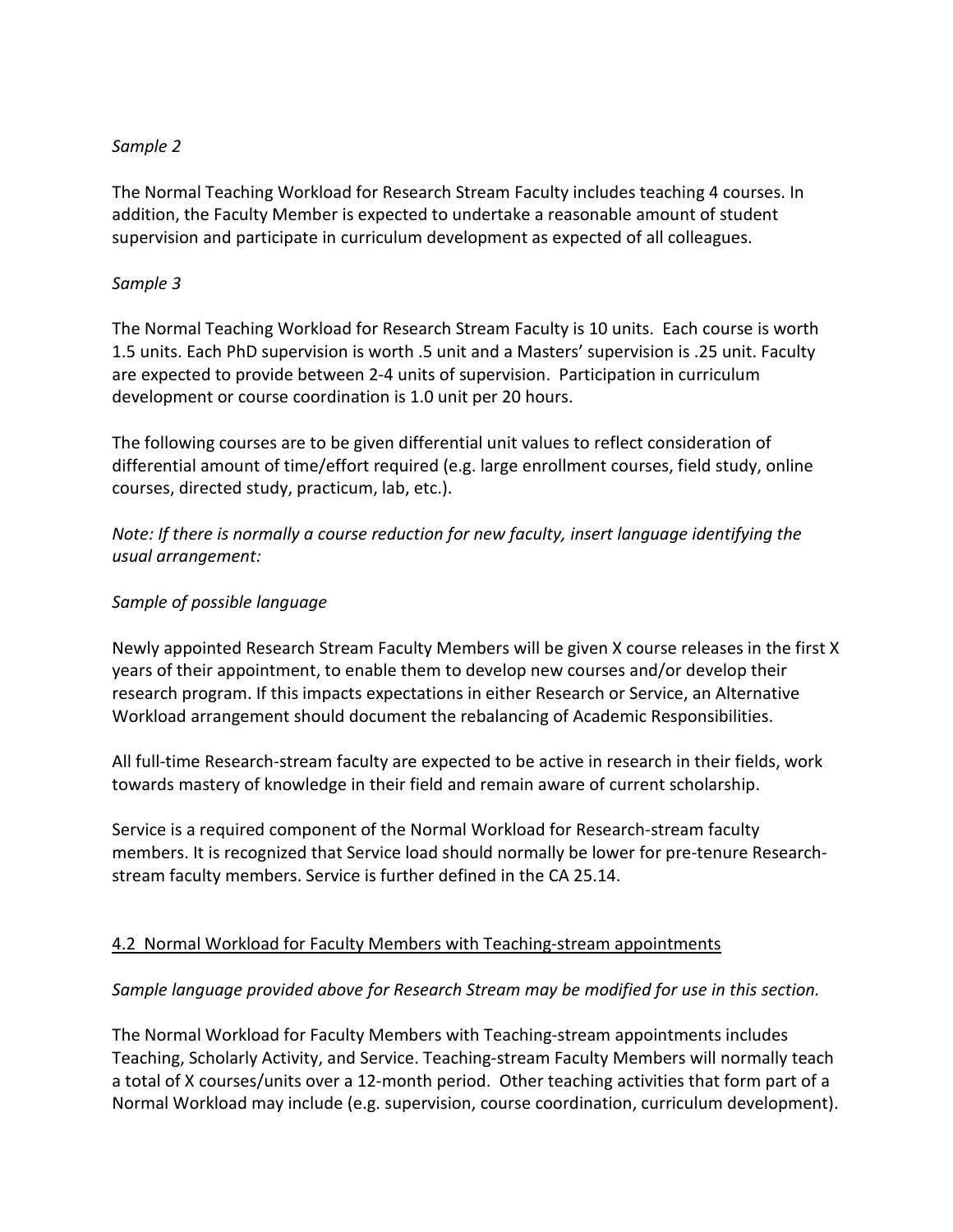Teaching-stream faculty members who are part of the Faculty of Graduate Studies may also elect to supervise graduate students or participate in the teaching of the graduate program. This is/is not a required part of Normal Workload for Teaching Stream faculty.

*Note: If there is normally a course reduction for new faculty, insert language identifying the usual arrangement:* 

# *Sample of possible language*

Newly appointed Teaching Stream Faculty Members will be given X course releases in the first X years of their appointment, to enable them to develop new courses and/or develop their Scholarly Activity program. If this impacts expectations in either Scholarly Activity or Service, an Alternative Workload arrangement should document the rebalancing of Academic Responsibilities.

Full-time teaching-stream Faculty Members are expected to show evidence of Scholarly Activity within their field. As per the CA, Scholarly Activity is defined as encompassing those activities which enhance teaching ability or effectiveness. Evidence for Scholarly Activity is further defined in CA 25.11. and CA 25.12 and in the Faculty Evaluation Policy (insert section numbers).

Service is a required component of the Normal Workload for Teaching-stream faculty members. It is recognized that Service load should normally be lower for Teaching-stream Faculty Members without Continuing Appointment. Service is further defined in the CA 25.14.

## 4.3 Alternative Workload

As per CA 13.25 – 13.40 Faculty Members can apply for an Alternative Workload that will alter the balance between the three components of Normal Workload. Applications for an Alternative Workload must be made at least six months in advance of when the proposed arrangement would normally take effect. Alternative Workload arrangements must be approved by the Dean, and can be for all or part of an Academic Year, for consecutive Academic Years, or until the end of the Member's Appointment.

*Note: Insert any AWL arrangements which will be provided in the normal course in a given circumstance.*

## *Examples*

Faculty Members with a Canada Research Chair will normally be recommended for approval of an Alternative Workload of 20% Teaching, 60% Research, 20% Service.

Responsibility for an academic program or major community-engagement Teaching or Research initiative, or responsibility for managing a major grant could warrant an AWL. The Unit Standard may articulate the thresholds for common AWL requests.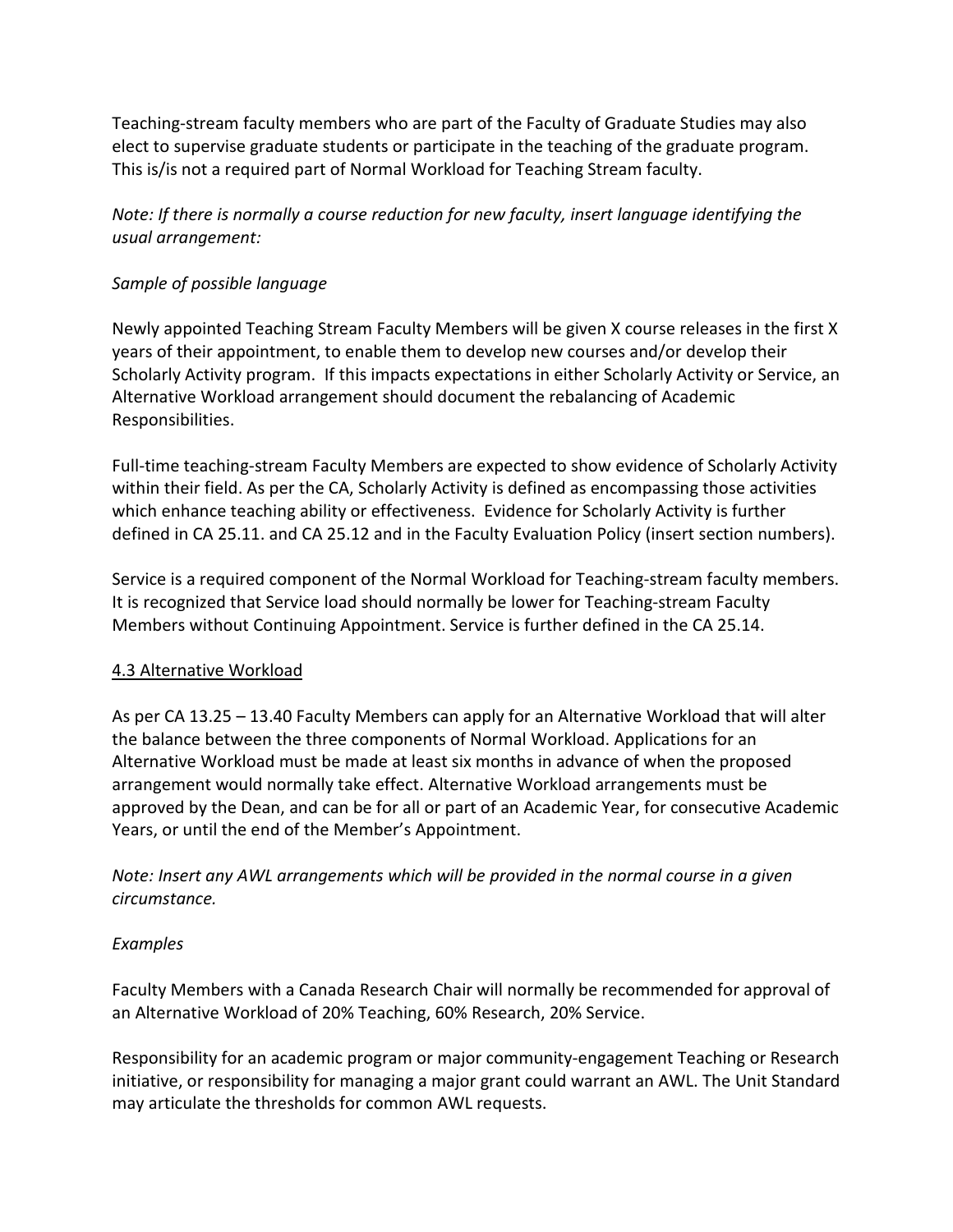Alternative Workload arrangements will normally be recommended for approval for Faculty Members who serve as Chair, Associate Chair, Graduate Advisor or Undergraduate Coordinator. Faculty taking on these positions will normally teach no more than xx units.

# **5. Performance Expectations for the purposes of Reappointment, Continuing Appointment and Promotion (including Promotion with Tenure)**

Guidelines and procedures for Reappointment, Continuing Appointment, and Promotion (including Promotion with Tenure) are outlined in CA articles 27, 28 and 29. Candidates are advised to familiarize themselves with the information contained in these articles.

# *Sample language*

The Department/School/Faculty value clinical, community-engaged and Indigenous research and recognizes that indicators for successful achievement in these areas may be different than those for traditional academic activity. We also recognize that the pace of output may vary as well. These factors must be taken into account when assessing the Research and Scholarly Activity of Faculty Members. For further information on how to assess the value and impact of community-engaged scholarship for promotion and continuing appointment see <https://www.uvic.ca/cue/assets/docs/promotion-tenure-ces.pdf>

*Note: It is in the interests of faculty members that criteria for reappointment, continuing appointment and promotion (with or without tenure) be as clear and detailed as possible, so that faculty are aware of the expectations required. It is also very useful for external reviewers to have access to clear and detailed criteria, so that they are able to use UVic standards in assessing candidates, rather than the standards of their own institutions.*

## 5.1 Research-Stream Faculty Members

a) Reappointment

Research-Stream Faculty Members appointed at the Assistant Rank are reappointed on the basis of Teaching effectiveness and Service since appointment to the University, and scholarly achievements (Research) during their career.

The standard for Reappointment in the Department/School/Faculty is (example: that the candidate is making reasonable progress toward meeting written expectations for promotion to Associate Professor).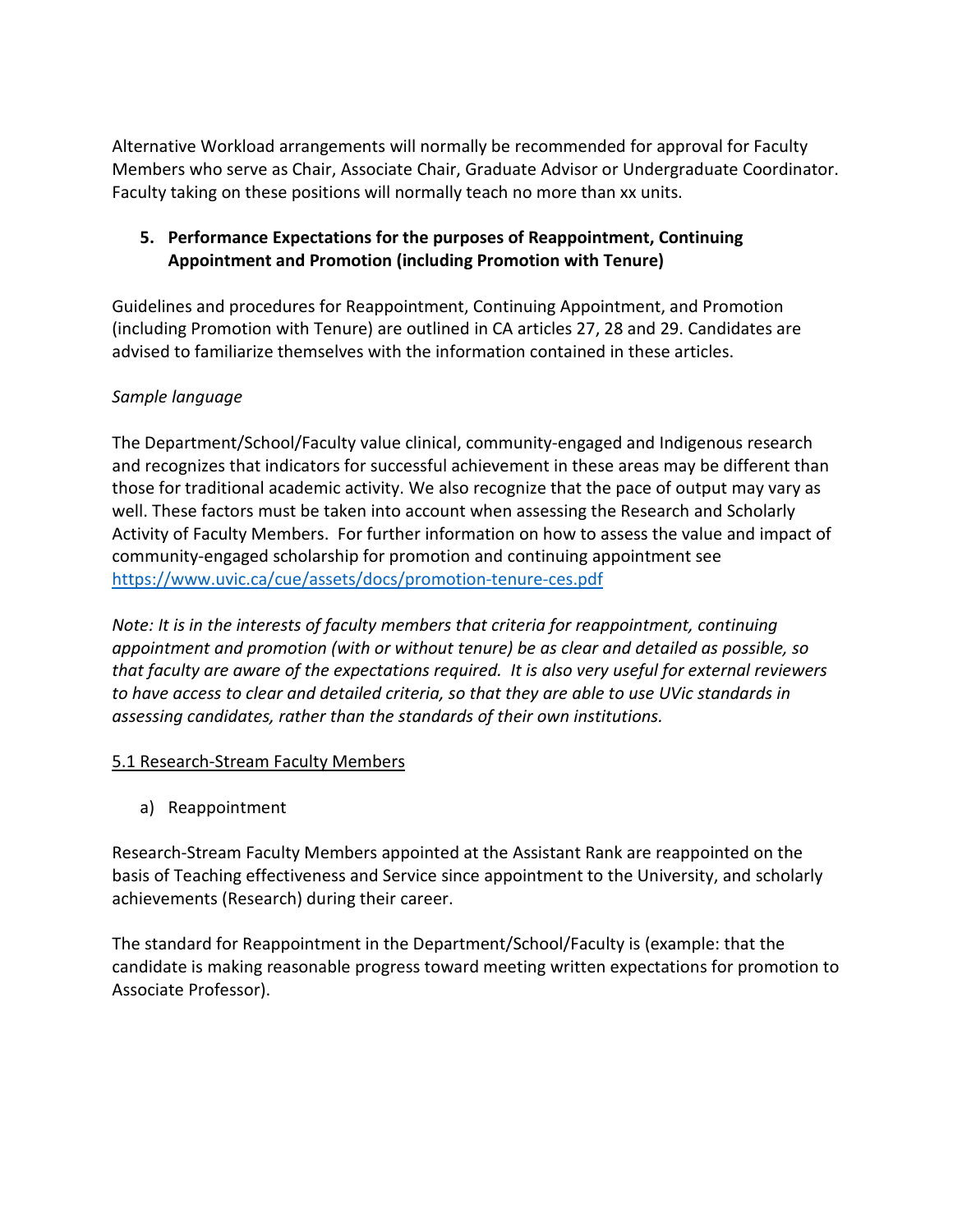b) Promotion to Associate Professor

Research-Stream Faculty Members appointed at the Assistant Rank are considered for Promotion to Associate Professor on the basis of Teaching effectiveness and Service since appointment to the University, and scholarly achievements (Research) during their career.

The standard for promotion to Associate Professor is outlined in CA 28.16. (Reference any related requirements in the FEP and add all additional requirements that are discipline expectations not spoken to in the CA or the FEP)

*See sample of more detailed language for Promotion to Associate Professor in a Humanities field in Appendix A.*

c) Promotion to Professor

Research-Stream Faculty Members are considered for promotion to Professor on the basis of Teaching effectiveness and Service since appointment to the University, and scholarly achievements (Research) during their career.

The standard for promotion to Professor is outlined in CA 28.17. (Reference any related requirements in the FEP and add any additional requirements that are discipline expectations not spoken to in the CA or the FEP)

Note to consider: In addressing the definition of "outstanding achievements" in Research or Teaching as outlined in CA 28.17, Units are encouraged to define for themselves, in relation to their discipline, what they might mean by "outstanding achievements" in terms of promotion to Professor, and not rely on external definitions (eg Tri-Council definitions) which may be subject to change outside of Unit control.

#### 5.2 Teaching-Stream Faculty Members

a) Reappointment and Continuing Appointment

Teaching-Stream Faculty Members appointed at the Assistant Rank are reappointed on the basis of Teaching effectiveness, Scholarly Activity and Service.

The standard for reappointment as Assistant Teaching Professor is that the candidate has consistently met expectations for performance at this rank. Indicators for meeting expectations for reappointment include: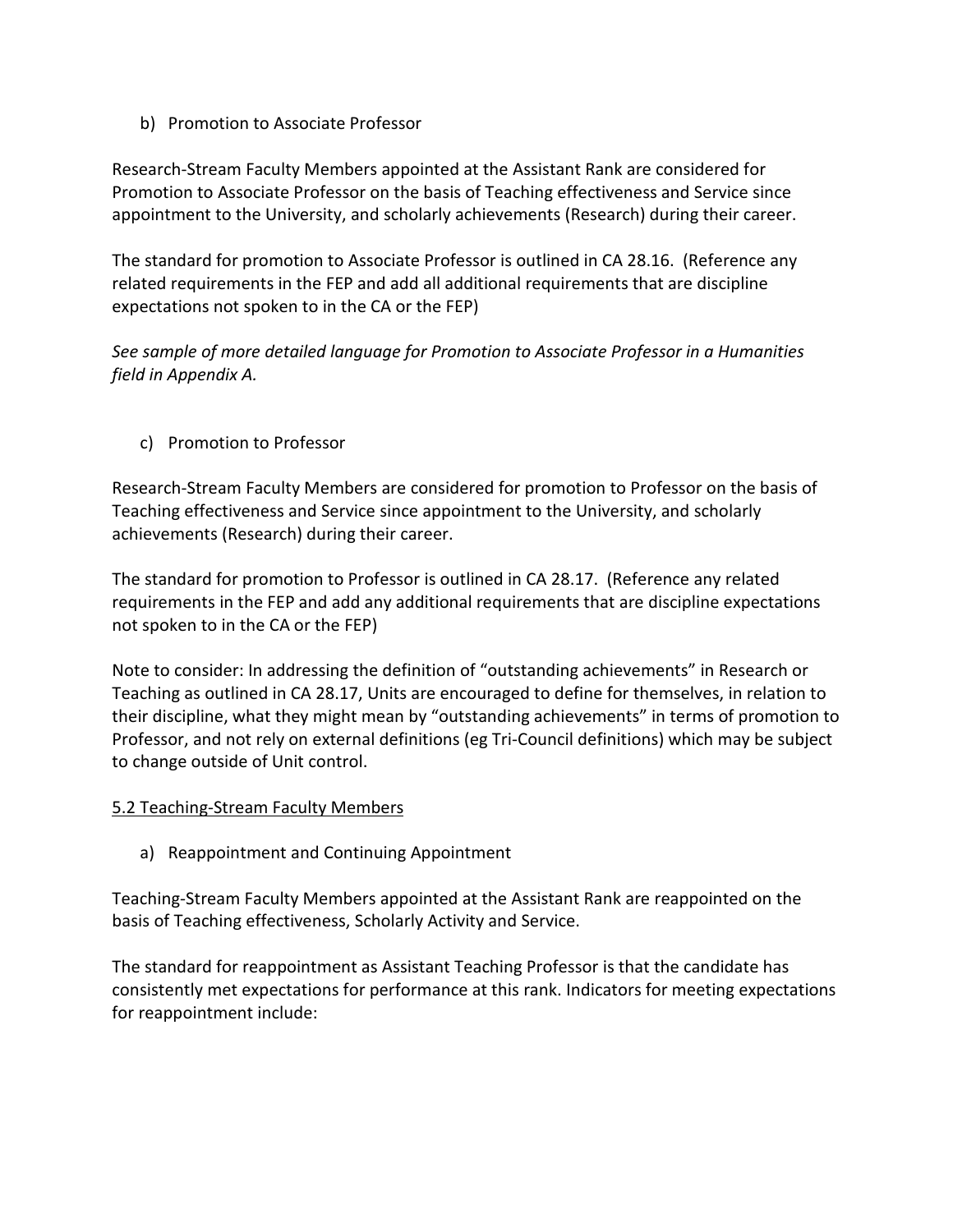### *Sample language*

- a. CES frequency distributions in which there are generally more responses in the "good" and higher response categories than in other categories; or, failing that, that there is an upward trend in the CES frequency distributions over the time period being considered. Positive peer evaluations are also considered, as is evidence of development of strong course outlines and attendance at LTSI workshops.
- b. Evidence of engagement in Scholarly Activity, as defined in CA 25.11 and 25.12. Such evidence can include syllabi, teaching statements, and work-in-progress, as well as material indicated in CA 25.11 and 25.12.
- c. A satisfactory Service record, consistent with early stage of career.

Teaching-Stream Faculty Members are recommended for Continuing Appointment on the basis of Teaching effectiveness, Scholarly Activity and Service.

#### *Sample language*

The standard for Continuing Appointment is that the candidate has met or exceeded the expectations outlined above for Reappointment.

b) Promotion to Associate Teaching Professor

Teaching-Stream Faculty Members are considered for Promotion to Associate on the basis of Teaching effectiveness, Scholarly Activity and Service.

The standard for promotion to Associate Teaching Professor is outlined in CA 29.5. (Reference any related requirements in the FEP and add any additional requirements that are discipline expectations not spoken to in the CA or the FEP)

c) Promotion to Teaching Professor

Teaching-Stream Faculty Members are considered for promotion to Teaching Professor on the basis of Teaching effectiveness, Scholarly Activity and Service.

The standard for promotion to Teaching Professor is outlined in CA 29.7. (Reference any related requirements in the FEP and add any additional requirements that are discipline expectations not spoken to in the CA or the FEP)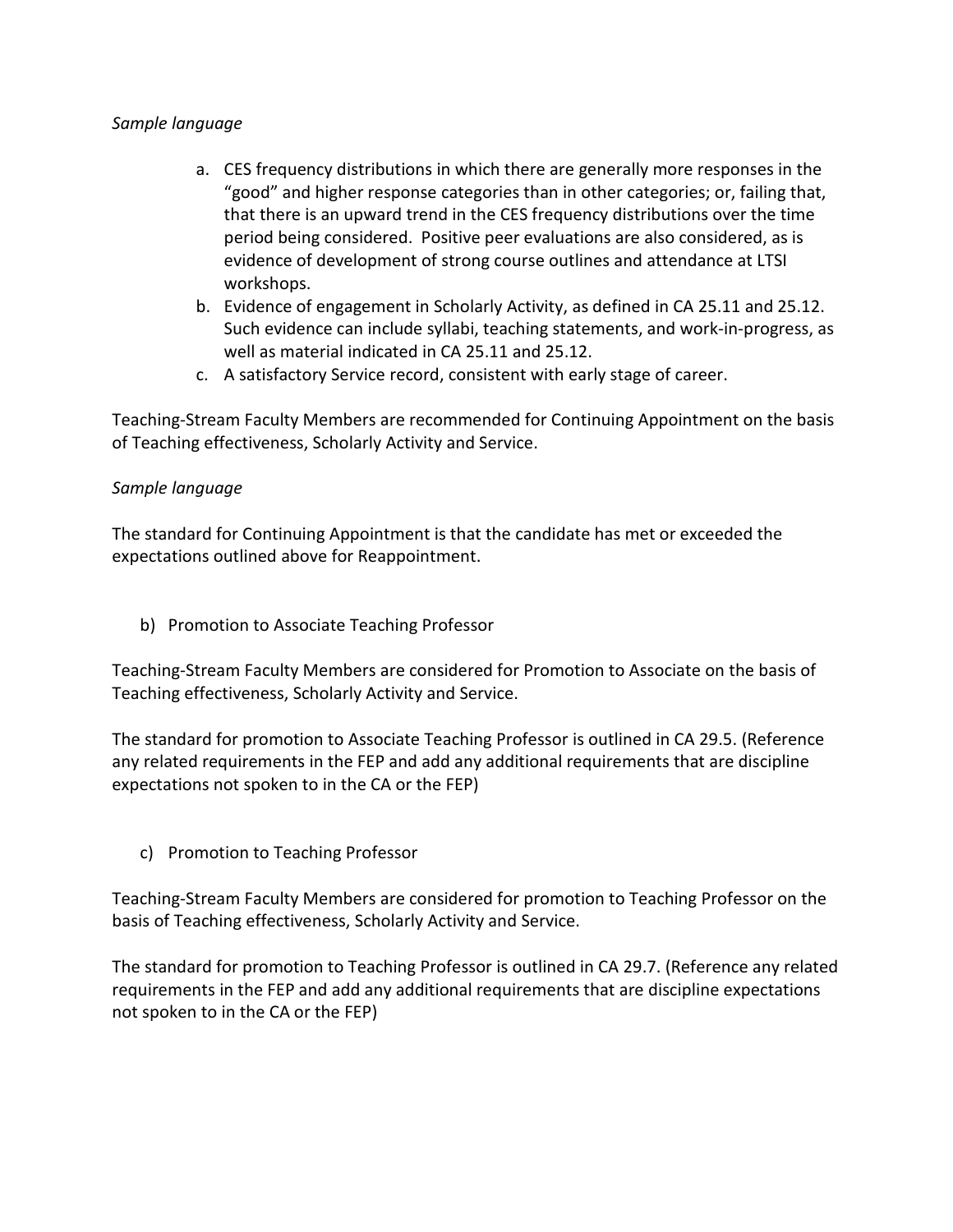# **6. Performance Expectations for the Purposes of Salary Evaluation**

Faculty Members are evaluated for the purposes of salary review on a biennial basis. Faculty Members in our Faculty are evaluated in even/odd-numbered years. As defined in CA 50.27, the period of review is four years ending the prior December 31.

The Department/School/Faculty value clinical, community-engaged and Indigenous research and recognizes that indicators for successful achievement in these areas may be different than those for traditional academic activity. We also recognize that the pace of output may vary as well. These factors must be taken into account when assessing the Research and Scholarly Activity of Faculty Members.

# 6.1 Materials to submit for the purposes of salary evaluation:

*Refer to requirements in the FEP or, if devolved to the Unit Standard, insert here.* 

# 6.2 Salary Evaluation Process:

As per CA 50.28 each Faculty Member will submit the above materials by (insert date) and meet with the Chair/Director/Dean\* to discuss their accomplishments during the review period. Following that meeting, the Chair/Director/Dean\* will assess Faculty Members as "meeting," "not meeting," or "exceeding" expectations. The standard for meeting or exceeding expectations is defined below within each area of Academic Responsibility and increases with stage of career.

Subject to the eligibility bands defined in CA 50.14, all Faculty Members that are assessed as "meeting" or "exceeding" expectations will receive a CPI. A rating of "exceeding" expectations means that a Faculty Member is eligible for a Performance Pay Increment (PPI – distributed to approximately 30% of Faculty Members). The top 10% of those who are rated as "exceeding" expectations will be recommended to the Dean for an Outstanding Performance Reward (OPR).

The list of Faculty Members who are rated as "exceeding" expectations will be ranked within each stream and forwarded as a ranked list to the Dean, who will make recommendations to the Provost for the awarding of PPIs and OPRs. PPI and OPR will be distributed on a pro-rata basis across streams and ranks at the level of the Faculty. This means that a recommendation for a PPI or OPR from the Chair/Director is not a guarantee of receiving one. (Make necessary adjustments for non-departmentalized Faculties)

Further information on the value of CPIs, PPIs, and OPRs is found in CA Article 50.

It is recognized that the University is required to provide human-rights based accommodations from time to time as circumstances arise that may affect the ability of a Faculty Member to engage in Academic Responsibilities and/or may affect performance in these areas. Approved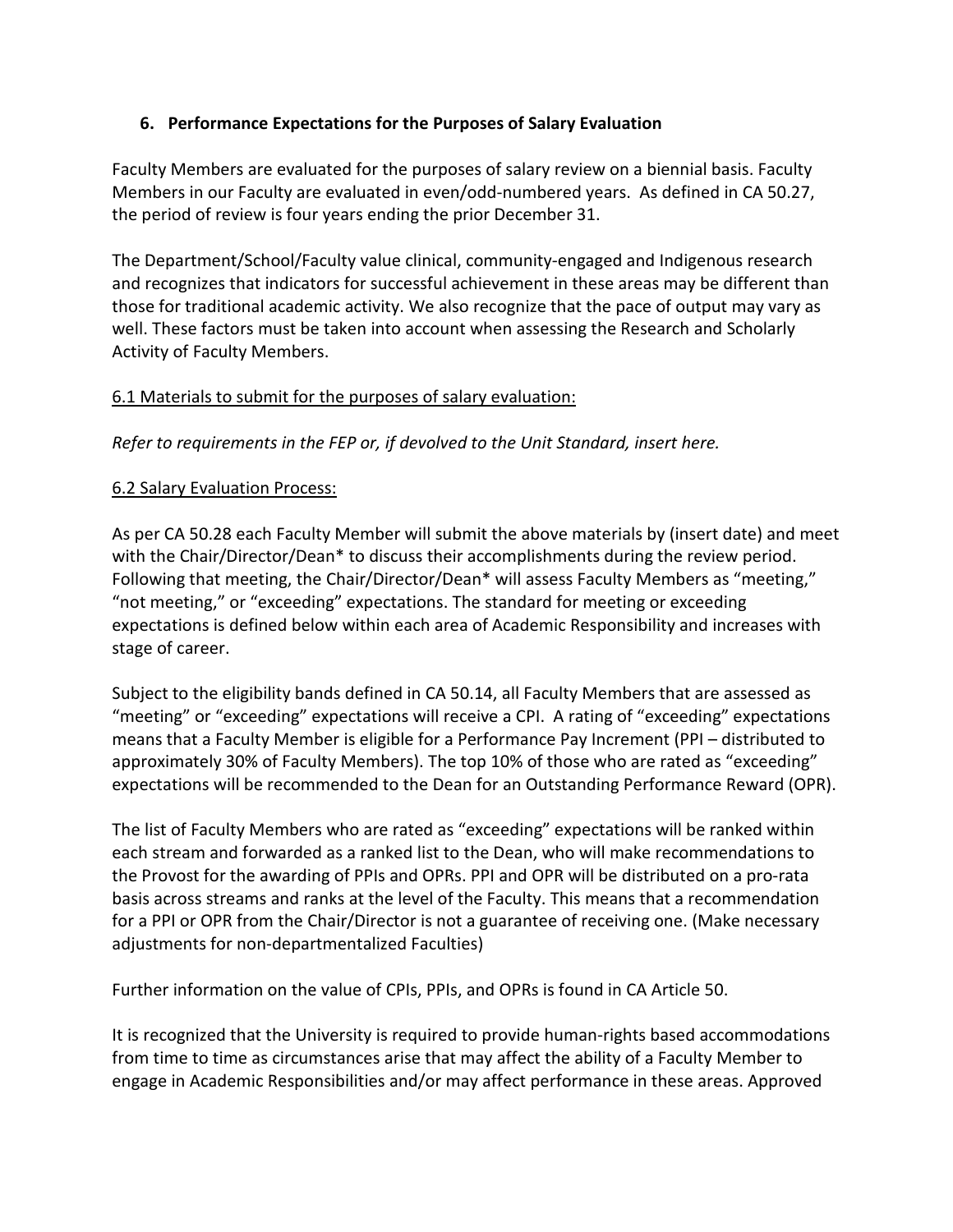accommodations must be taken into account when assessing performance for the purposes of biennial salary evaluation.

# 6.3 Meeting Expectations

Teaching (Research Stream Faculty):

Meeting expectations in the area of Teaching means fulfilment of assigned Teaching duties. (Reference any related requirements in the FEP and add any additional requirements that are discipline expectations not spoken to in the CA or the FEP)

# *Sample language*

This means:

- Preparing and updating syllabi as required
- Informing the Chair/Director if you will be missing one or more classes and making advance arrangements for planned absences
- Preparing and delivering lectures and other course material/class activities on-campus or through distance modes
- Administration of tests and exams
- Timely grading and grade submission
- Reviewing grade appeals and marking deferred assignments
- Willingness to accept at least two honours or graduate students per year, if asked by the Graduate Director
- Adequate supervision of the Faculty Member's graduate students, if applicable
- Participation in graduate supervisory committees, if applicable

Teaching: (Teaching stream faculty):

## *Sample language*

This means:

- Preparing and updating syllabi as required
- Informing the Chair/Director if you will be missing one or more classes and making advance arrangements for planned absences
- Preparing and delivering lectures and other course material/class activities on-campus or through distance modes
- Administration of tests and exams
- Timely grading and grade submission
- Reviewing grade appeals and marking deferred assignments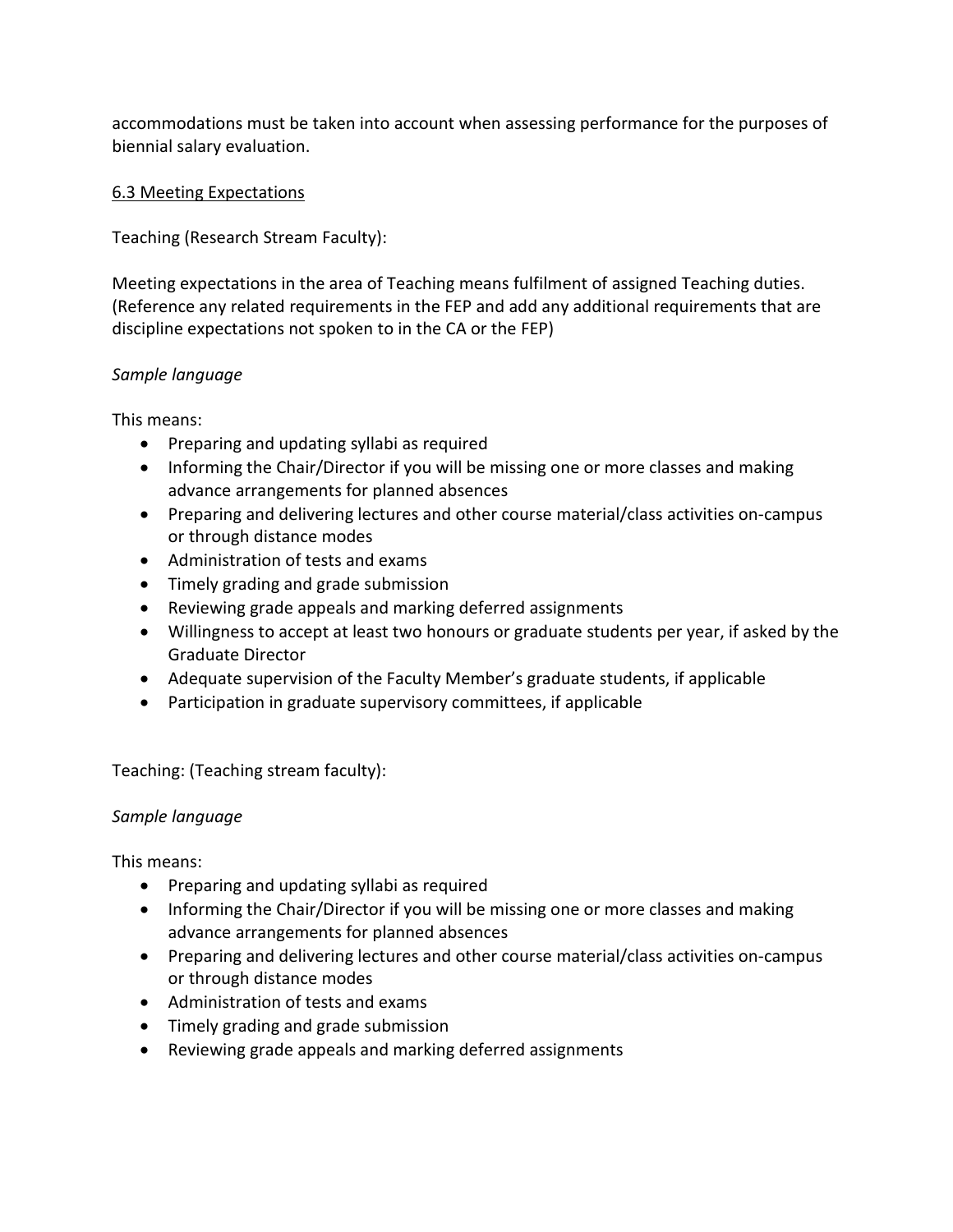#### Research (Research-Stream Faculty):

Meeting expectations in the area of Research means evidence of activity and engagement in scholarship, research, and creative activity, as defined in CA 25.8 and 25.9.

*Note: Bearing in mind that research productivity can be cyclical, Units may explicitly accept evidence of ongoing work on a research/creative project as the minimum requirement for meeting Research expectations.* 

#### *Sample language*

Evidence of activity for the purposes of biennial salary evaluation includes the items listed in 25.9 (Units may add to this list or identify the relative importance or weight of items in the list). Faculty Members may choose to submit evidence of work-in-progress (e.g. submitted articles, book sections, chapters and other partially completed manuscripts/creative projects); evidence of grantsmanship activity (including unfunded grants). In addition, Faculty Members may elect to submit indicators of successful and/or ongoing community engagement, creative activity or clinically-based work.

Scholarly Activity (Teaching-Stream Faculty):

## *Sample language*

Meeting expectations in the area of Scholarly Activity means evidence of tangible and intangible engagement with the field in ways that will contribute to the Department/School/Faculty's teaching program and enhance the Faculty Member's Teaching effectiveness. Indicators of Scholarly Activity are described in CA 25.11 and 25.12. (Reference any related requirements in the FEP and add any additional requirements that are discipline expectations not spoken to in the CA or the FEP)

Members may elect to submit evidence of work-in-progress and grantsmanship (funded and unfunded). In addition, Faculty Members may elect to submit indicators of successful and/or ongoing community engagement/creative projects and may wish to enumerate research/bibliographic work/conference attendance intended to enhance one's teaching.

*Note to consider: The addition of Scholarly Activity for Teaching-stream faculty as an Academic Responsibility in the CA was intended to recognize the scholarly work that Teaching faculty have already been doing in relation to their Teaching, as well as in relation to the Scholarly Activity that has been required for promotion to Teaching Professor. It was not intended to add significantly to the existing expectations for teaching stream faculty.*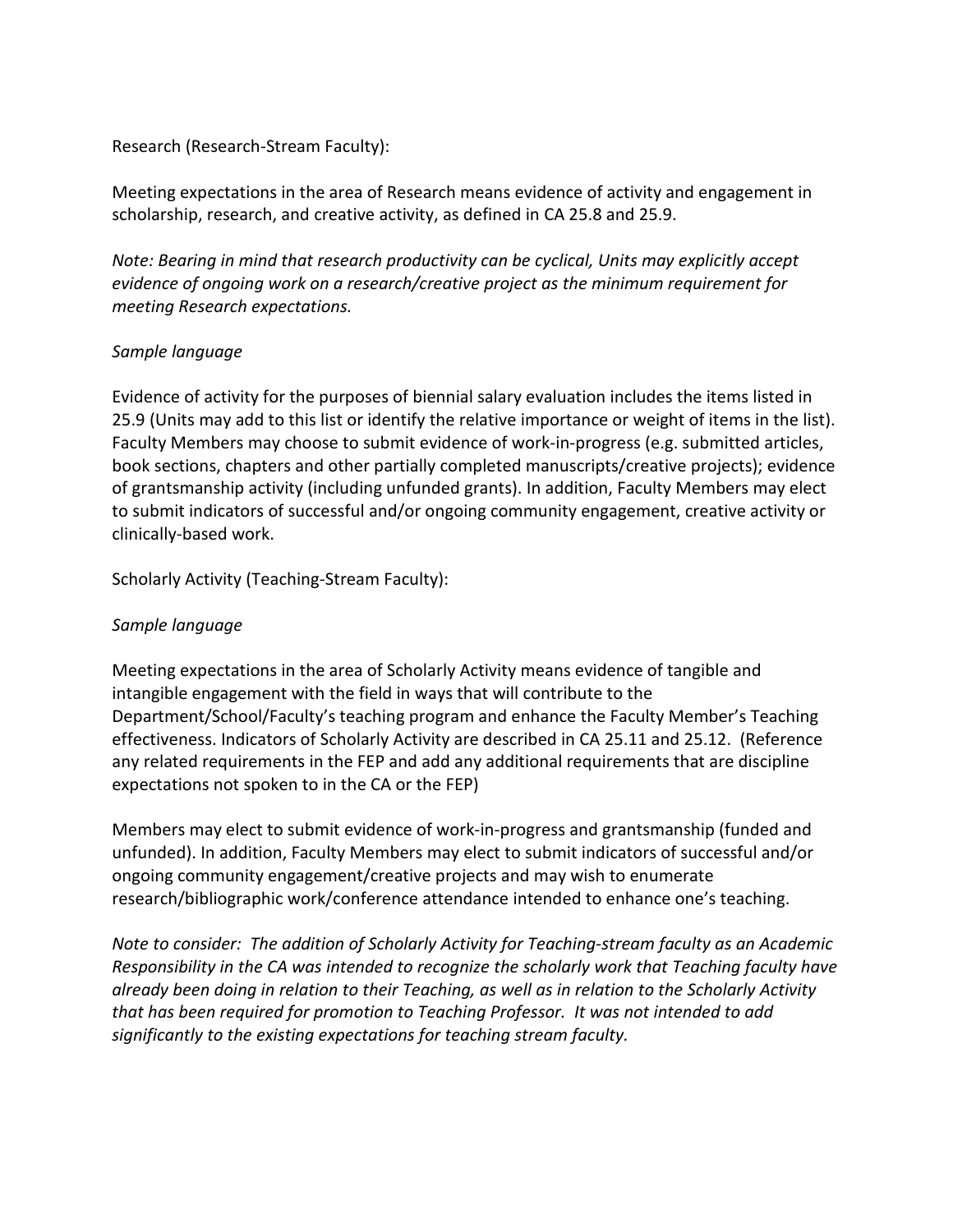#### Service

Service in all of its manifestations is defined in CA 25.14. (Reference any related requirements in the FEP and add any additional requirements that are discipline expectations not spoken to in the CA or the FEP)

### *Sample language*

Meeting expectations in the area of Service means active participation in internal committees and as requested by the Chair/Director/Dean\*. While external Service is encouraged, it does not normally replace internal Service for the purposes of meeting expectations. However, significant external Service will be taken into account in Service assignments and in the evaluation of Service.

Service that is required in order to meet expectations includes:

- Service as a member on one or more School committees
- Regular attendance at Department/School meetings
- Representing the Department/School on committees and working groups as assigned by the Chair/Director/Dean\*
- Participation on ARPT committees as mandated by the structures chosen by the Department/School/Faculty
- Attendance at at least one academic School/Department event (mini-conference, book launch, guest speaker, departmental seminar, etc) per year

There is an increasing expectation of Service activity with career stage. Academic leadership is an expectation of Professors and late-stage Associate Professors in both Research and Teaching streams. Academic leadership includes such activities as chairing Department/School or Faculty committees, or leadership roles in Service activities outside the School, Faculty, or University.

#### 6.4 Exceeding Expectations

#### *Sample language*

Research (Research-Stream Faculty): Exceeding expectations in research means going substantively beyond what is required in order to meet expectations, either in terms of quantitative output (i.e number of peer-reviewed articles or a major monograph over the period of review) or substantive achievement (for example, a principal investigator on a major external grant, a major book award or other research award, or an indicator of substantive achievement in community-engaged research or creative activity). Units may also choose to assess research success in relation to external indices such as citations and journal rankings, if permitted by the FEP and defined clearly in the FEP or Unit Standard.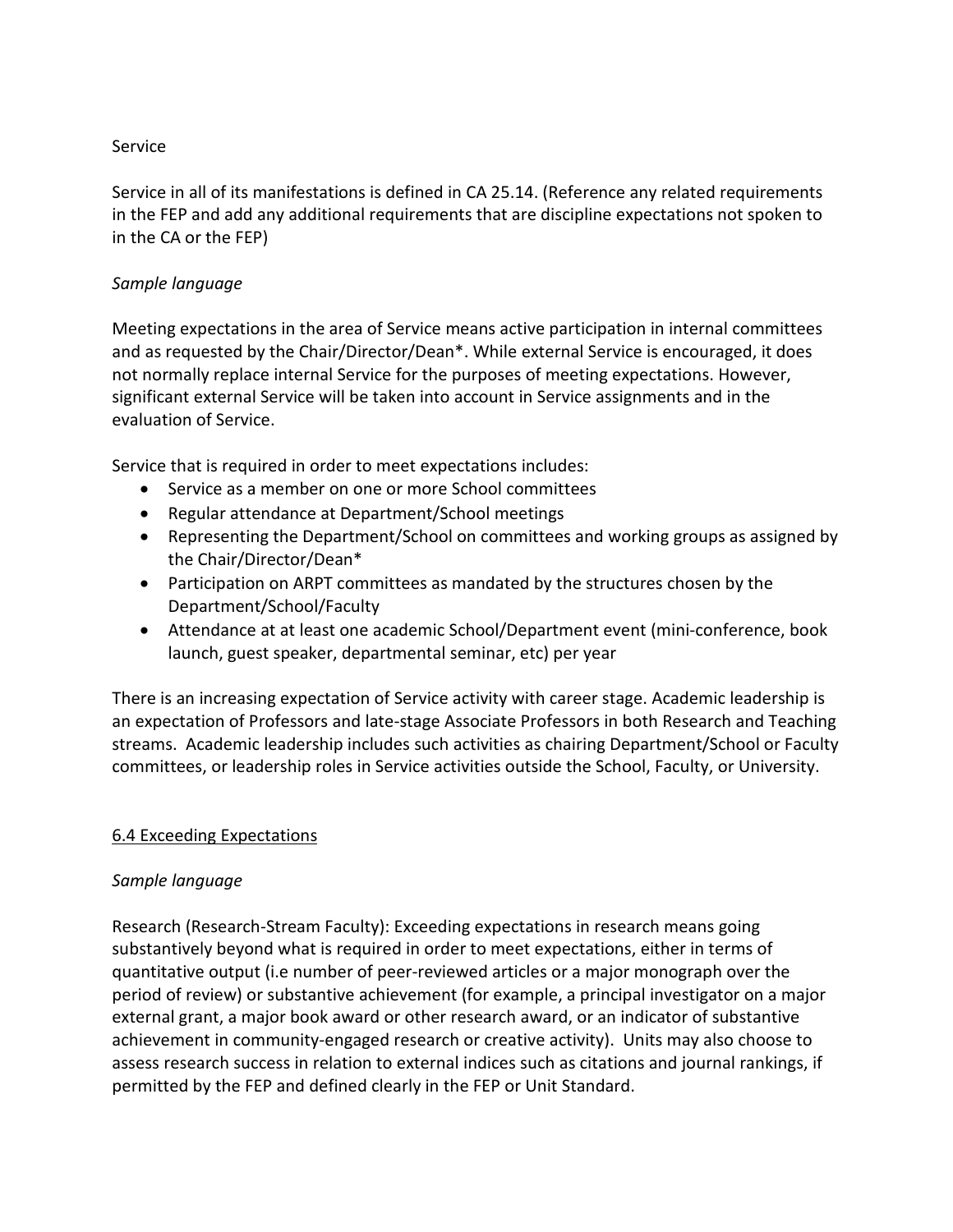Teaching (Research Stream Faculty): Exceeding expectations in teaching means a substantive achievement in any one of the activities associated with fulfilling Teaching duties in the Department/School/Faculty. Examples include teaching awards, evidence of high achievement in graduate student mentorship, supervising to completion a particularly high number of graduate students, regular development of new and innovative courses, major achievements in the scholarship of teaching and learning or significant contribution to curricular renewal and development in the Department/School/Faculty.

Teaching (Teaching Stream Faculty): Exceeding expectations in teaching means a substantive achievement in any one of the activities associated with fulfilling Teaching duties in the Department/School/Faculty. Examples include teaching awards, regular development of new or innovative courses, supervising graduate students or serving on graduate committees (as graduate student supervision is not required for teaching stream faculty to meet expectations in teaching).

Scholarly Activity (Teaching-Stream Faculty): Exceeding expectations in Scholarly Activity means going substantively beyond what is required in order to meet expectations. Examples may include peer-reviewed articles, conference presentations at external conferences, successful grantsmanship, substantive achievement in community-engaged scholarship, creative activity, scholarship of teaching and learning, research linked to research-enriched teaching or significant contribution to curricular renewal and development in the Department/School/Faculty.

Service: Exceeding expectation in Service means a substantive and significant contribution to internal or external service over the period of review which goes well beyond that expected to meet expectations.

Evidence for exceeding expectations in any of the areas of evaluation should be highlighted in the evaluation document submitted by the Faculty Member to the Chair/Director/Dean. A Faculty Member may be ranked as exceeding expectations for substantive achievement in one, two, or all three of the areas of Academic Responsibility (depending on how defined in the FEP). Evaluation ratios will be used for the purposes of ranking those Faculty Members who are recommended to receive PPIs and/or OPRs. Evaluation ratios for Research-stream faculty are 40/40/20 and 70/10/20 for Teaching-stream faculty unless there has been an approved Alternative Workload in place during the period of review or an alternative evaluation ratio has been approved under s. 25.27.2.

## 6.5 Not meeting expectations

Not meeting expectations is defined as a failure to meet the minimum thresholds associated with meeting expectations in any one of the areas of Academic Responsibility. An assessment of not meeting expectations will consider the career stage of the Faculty Member. A Faculty Member who is assessed as not meeting expectations will be recommended by the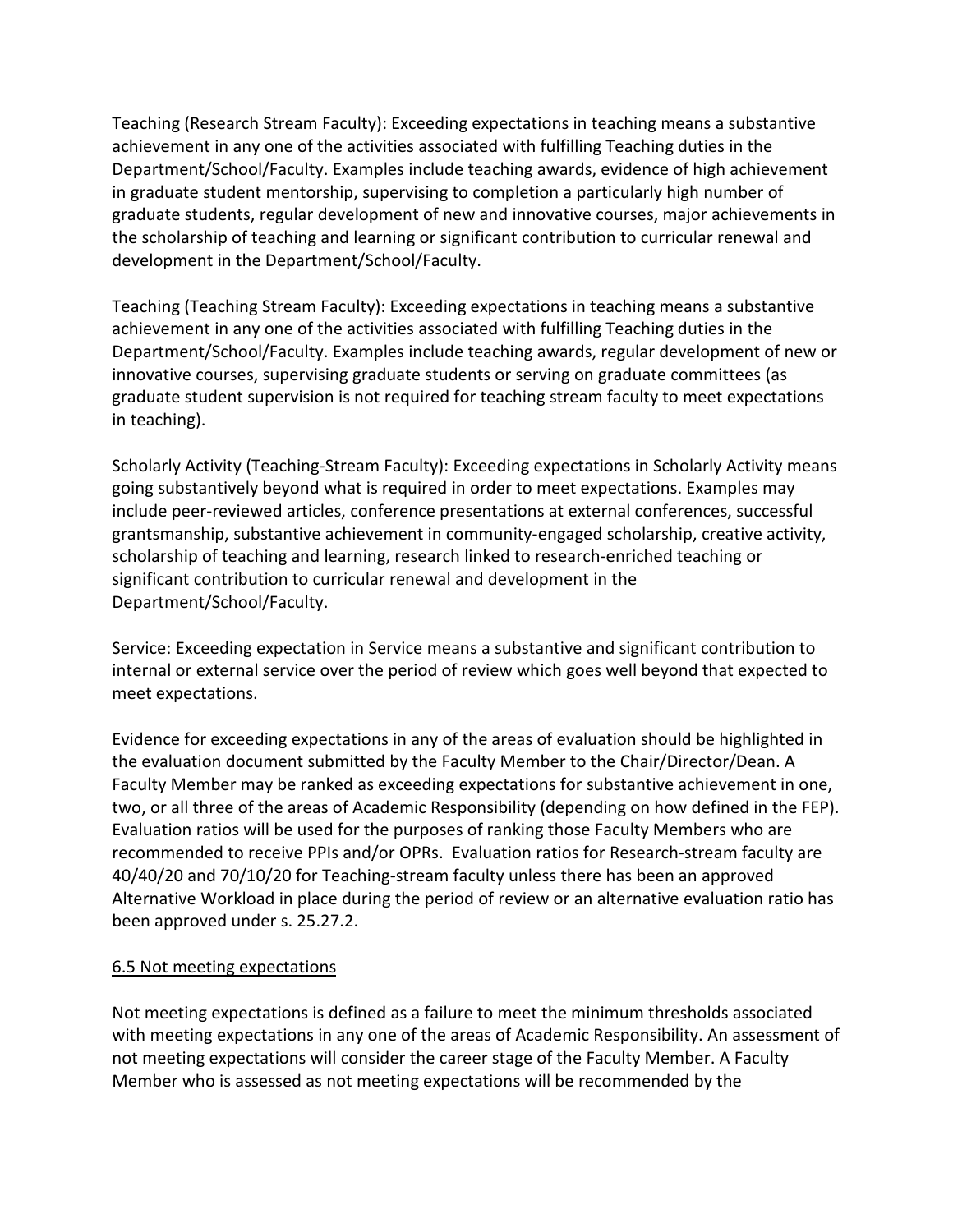Chair/Director to receive ½ CPI as per CA 50.15 and will be given the opportunity to be reevaluated in the following year.

A Note on CES

*Note to consider: CES must form some part of the evaluation of teaching. Depending on the FEP, Unit Standards can determine the relative weighting of CES scores in the overall evaluation of teaching in the Unit, or whether CES frequencies will be assessed as part of the evaluation of teaching, without any specific weighting. The CA now defines CES as evaluations of the student experience of the course. Unit standards can also determine the threshold in terms of response rate for CES frequencies to be used in evaluation. The CA also requires that the known biases of CES scores (in terms of age, gender, race, first language, etc.) must be taken into consideration in any assessment of CES. Unit Standards can identify how the Unit will assess such biases in any use of CES in the evaluation of teaching.*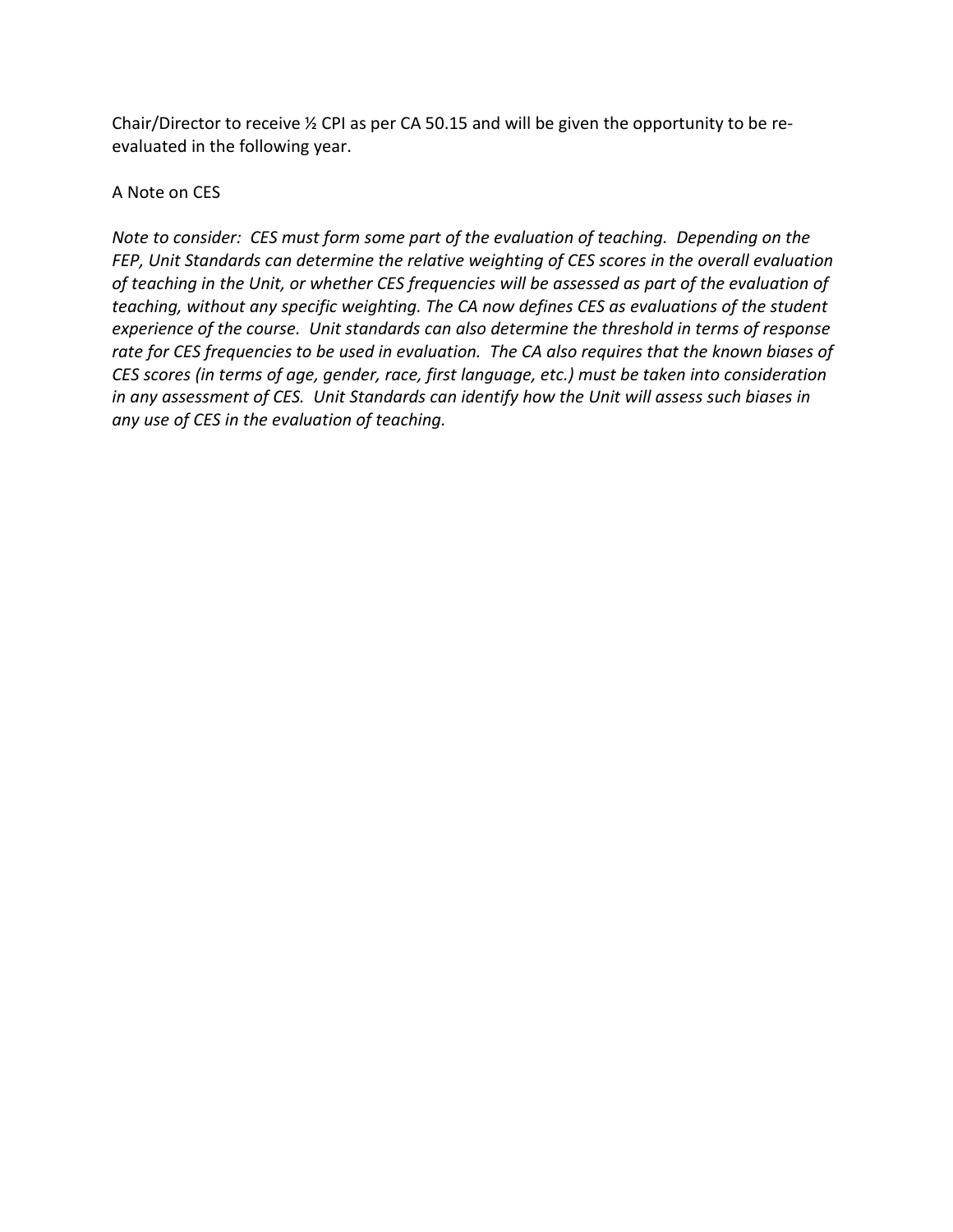Appendix A – Sample language of detailed discipline specific criteria for promotion

Humanities department standard for Promotion to Associate Professor

*Teaching*: The Department expects tenured faculty to be effective teachers, as demonstrated by the broad range of activities documented in the Teaching Dossier, and to show a capacity and commitment to enhance their effectiveness throughout their career.

#### *Research, Scholarly and Creative Activity*:

It is expected that the candidate will regularly disseminate the fruits of their research through peer-reviewed publications and projects. Normally, the department expects that to obtain promotion to associate professor, candidates must have published a monograph with a respected academic press. An acceptable equivalent would normally be X full-length articles in peer-reviewed journals (on-line or in print) or full-length chapters in peer-reviewed books that together make a substantial contribution to the field. Contributions in the form of peerreviewed digital works, or peer reviewed public humanities, community-based works of scholarship and research using indigenous forms of knowledge will normally each count as equivalent to not more than X journal articles or book chapters. The publication of textbooks, major book-length annotated bibliographies and edited (and translated/annotated where relevant) collections of essays or primary documents will normally each count as the equivalent of no more than X number of peer-reviewed journal articles or book chapters.

The department recognizes that some peer-reviewed publications and projects might take various forms, including substantial digital artifacts (e.g., but not limited to, visualizations, databases, web sites, digital tools or software) as well as substantial peer-reviewed contributions in the fields of public humanities, community-based research, and research using indigenous knowledge. Candidates presenting work in digital humanities, public humanities, community-based research, or research using indigenous knowledge must provide evidence of impact, quality and peer review as discussed below.

Given the modest pace at which the print publication process in Humanities moves, work will be considered a publication when it is confirmed by the publisher to have reached the final stage of the publication process, normally acceptance by a press of final revisions, with a written confirmation from the publisher of unconditional acceptance and a projected date of publication or electronic release.

The Department expects that the member, whatever their rank, will be able to provide evidence of on-going scholarly activity, and commitment to continued scholarly productivity.

Scholarly productivity also includes, but is not limited to, curating of museum or gallery exhibits relevant to the discipline; the writing of review articles, book reviews and dictionary and encyclopedia entries; the organizing of conferences and colloquia; the reviewing of article and book manuscripts for scholarly journals and presses; the writing of research grants and success in obtaining such grants, conference presentations, consulting work in the public and private